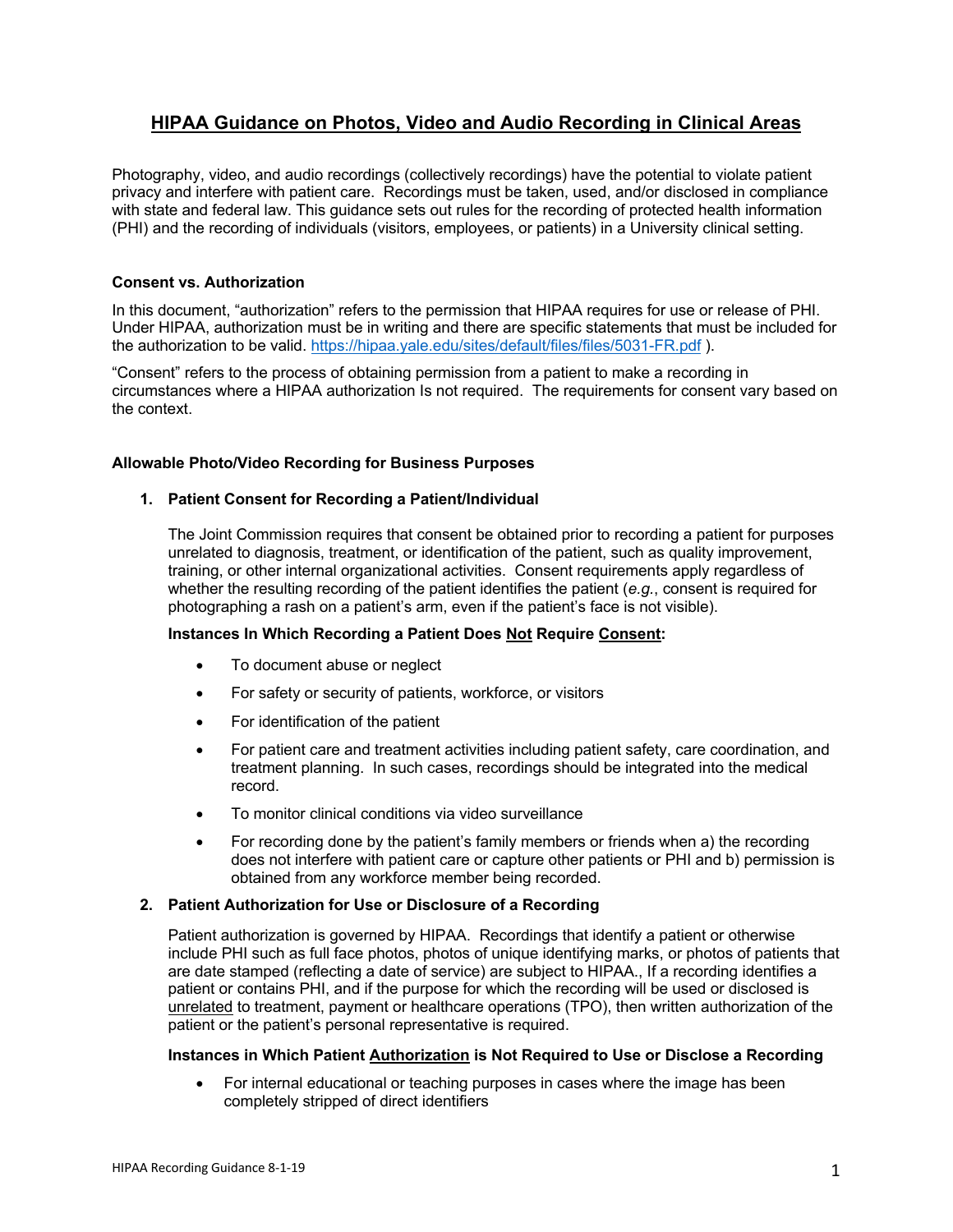- When required by law
- When authorization of a patient or a patient's authorized representative is required but cannot be obtained in advance (*e.g*., recordings of trauma care in the Emergency Department taken by a covered entity for internal purposes). In cases such as these, recordings may be made, but authorization is required prior to use of the recordings.
- Photographs that do not contain any personally identifiable information or any associated personally identifiable text may be published in textbooks, journals articles, other externally distributed publications, or digital media without authorization.

## **3. Important Examples of Circumstances in Which Patient Consent and/or Authorization is Required**

#### **Marketing/Publicity/Public Relations**

Public relations initiatives conducted on behalf of the University and coordinated by the Office of Public Affairs require both consent and authorization. Recordings that will be used for marketing purposes have additional HIPAA marketing-specific authorization requirements. These recordings must also protect the privacy of bystanders; if bystanders' consent has not been obtained, then they must be given the opportunity to relocate to be out of scope of the recording/photograph.

#### **Research**

Recordings to be made for research purposes must be approved by the Institutional Review Board (IRB) and included in the consent/authorization document(s).

## **Behavioral Health**

Recordings associated with mental health treatment are subject to additional state and federal regulation and may only be used and disclosed with specific patient consent.

#### **Patient Groups/Patient Meetings**

Participants in patient groups and patient meetings must at a minimum be informed of the potential for recordings to be made of the meeting. Posted signs, announcements, or handouts may be used for this purpose. Depending on the use of the recordings, additional consent or authorization may be necessary. For example, recording a patient meeting for marketing purposes requires that all participants sign a valid marketing authorization.

#### **Academic and Training Uses**

Recordings taken for either internal student/staff training or external presentations (such as at conferences, academic presentations, etc.) require prior consent, even if those recordings do not identify the patient or contain PHI (*e.g.,* skin rash on the arm). Recordings of a patient that identify the patient or contain PHI require HIPAA authorization or de-identification before they can be used for academic purposes (such as at conferences, academic presentations, etc.) or for training of individuals not part of the institution's workforce.

#### **Quality Improvement/Quality Assessment (QI/QA)**

Recordings taken for the purpose of quality assessment or improvement require prior consent of the patient but do not require patient authorization under HIPAA. The consent requirement may be met through incorporation into the treatment consent signed by patients at time of service. However, these recordings should not contain information beyond that which is needed for the planned QI/QA activity.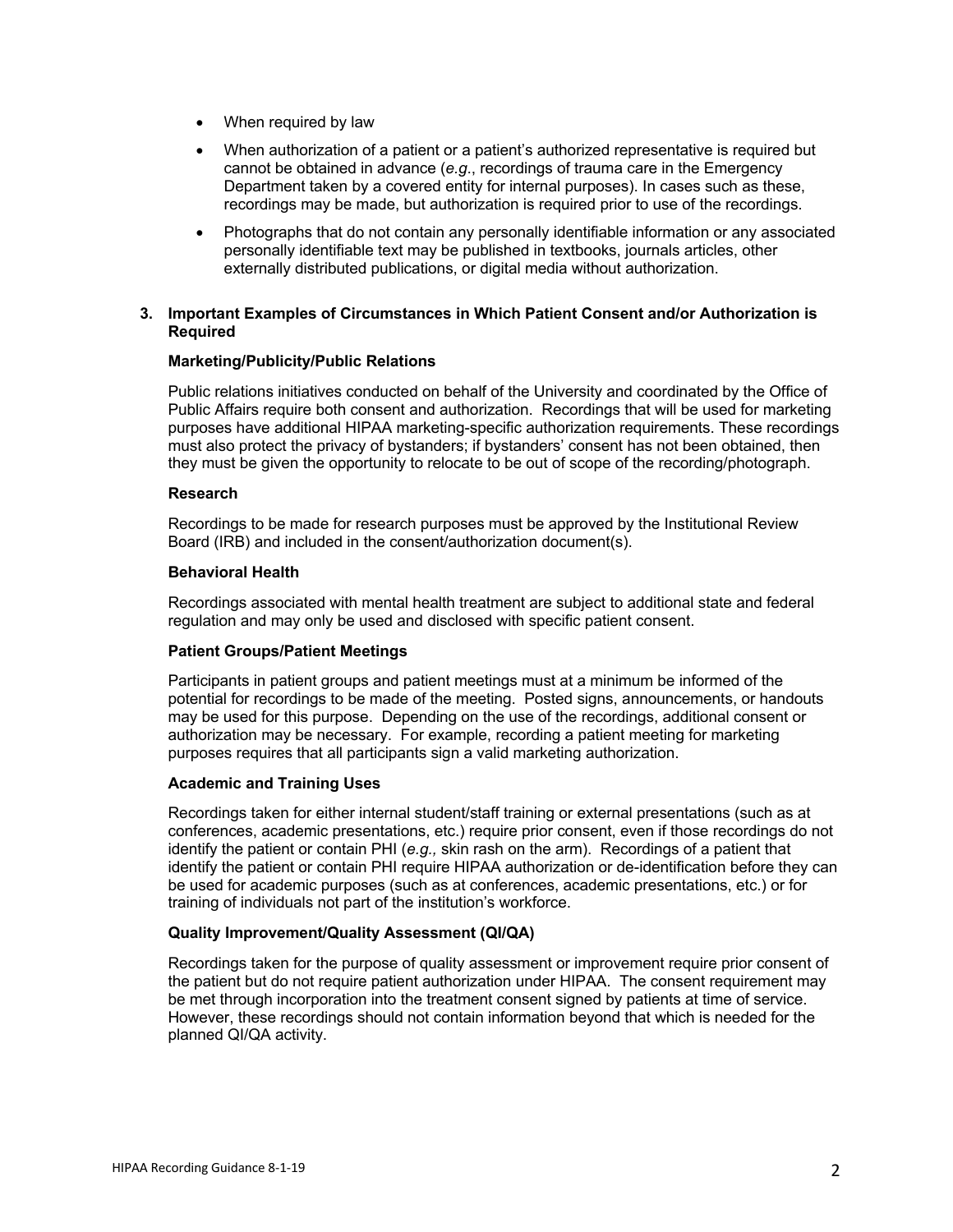#### **Law Enforcement**

Requests from law enforcement officials should be reviewed by the Office of the General Counsel. The following are some important examples of law enforcement recording issues:

- Disclosure for identification purposes: Recordings may be released in response to a request by law enforcement for the purposes of identifying or locating a suspect, fugitive, material witness, or missing person.
- Disclosure as evidence of a crime:
	- $\circ$  Recordings may be released to law enforcement when a staff member has been the victim of a crime and the images are of the suspected perpetrator of the criminal act.
	- $\circ$  Recordings may be released to law enforcement when the images are believed in good faith to constitute evidence of criminal conduct that occurred on the premises.
- Mandated reports of suspected abuse or neglect: Recordings may be provided to law enforcement as required by law or in compliance with and as limited by a valid court order or court-ordered warrant; a subpoena or summons issued by a judicial officer; a grand jury subpoena or an administrative request, including an administrative subpoena or summons; a civil or an authorized investigative demand; or a similar process authorized under law, provided that: i) the information sought is relevant and material to a legitimate law enforcement inquiry, ii) the request is specific and limited in scope to the extent reasonably practicable in light of the purpose for which the information is sought, and iii) de-identified information could not reasonably be used.
- Body Cameras: Body cameras used by institutional police/security as well as local law enforcement must be turned off when entering patient treatment areas, except when required under local law enforcement practices in the course of arresting an individual.

#### **Identification of Individuals in Emergency and Disaster Relief Situations**

Recordings may be released to public or private entities authorized by law or charter to assist in disaster relief efforts for notification purposes.

# **Telemedicine**

Patient consent should be obtained prior to recording a patient through telemedicine technology. Recordings made during a telemedicine encounter may be used and disclosed for treatment, payment, or healthcare operations, without a patient's authorization. However, any use of a telemedicine recording outside of these HIPAA-permitted uses requires the patient's authorization, if the image is identifiable or if state law requires authorization for such use (*e.g*., if the recording is related to mental health). In-person processes for general consent for treatment and explanation of patient rights also apply to telemedicine.

#### **Live Stream**

Live stream may be used for purposes that are permitted under University policy. For example, live stream of surgical procedures for internal training purposes using institutionally secured devices and transmissions may be performed with prior consent or authorization. Academic streaming to external viewers (*e.g*., academic conferences) and non-academic streaming (*e.g*., Periscope) may only be performed with institutional approval and both patient consent and authorization.

#### **Social Media**

Members of the institution's workforce may not post recordings that contain PHI to their personal social media accounts. Workforce members are cautioned to consider not only whether a visual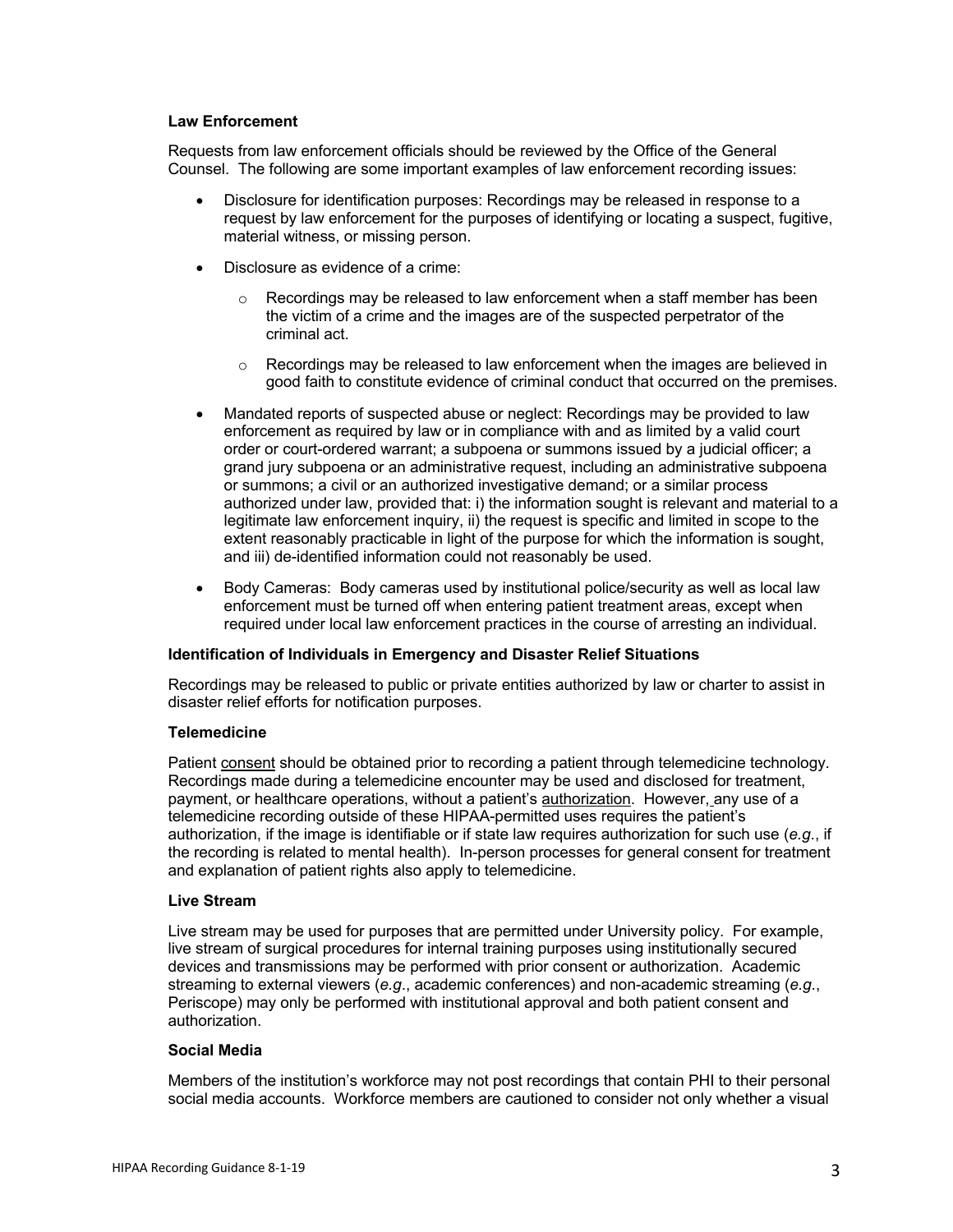recording shows patients but also whether any PHI is visible in the background. University sponsored social media use, such as departmental Facebook pages, must comply with the requirements described above under marketing/publicity/public relations.

#### **Fundraising**

Recordings of patients made for use in fundraising or development may be taken, used, and disclosed only with patient consent and authorization. See HIPAA policy on Fundraising.

#### **Commercial Uses**

Recordings made by third parties for commercial use must be approved by appropriate institutional authorities and with the prior consent and authorization of the patient. Proposed commercial uses should be referred to the Office of the General Counsel.

## **4. Rules regarding Recording Devices**

#### **Institutionally-owned Devices**

Institutionally owned and secured devices may be used for recordings otherwise allowed under University policy. Whenever possible, applications associated with the EMR for use with photos, audio recordings, or video recordings should transfer this media directly to the medical record so that it is not stored on the device.

## **Workforce-owned Devices for Recordings of Patients for Clinical or Other Business Purposes**

Workforce use of personally owned devices is permitted only when the devices are secured in accordance with University security standards for mobile devices, including encryption, limitations on the quantity of PHI that can be stored, timely and secure removal of PHI, and secure transfer of recordings to the medical record.

# **Use of Patient or Visitor Devices**

• Patients and visitors may use their own devices (i) to record conversations about treatment instructions, with the consent of the treatment provider who is discussing the patient's care; and (ii) for personal use by the patient or the patient's family and friends, so long as the recording party has obtained the prior consent of the patient or their legally authorized representative and any workforce members or others who are to be included in the recording.

Recordings by patients or visitors must be obtained in such a way as to avoid capturing information related to other patients (*e.g.,* information on white boards or the identities of individuals in waiting rooms). In no case may recordings be obtained when doing so may interfere with the provision of care or otherwise create an unsafe environment. Care providers are authorized to notify patients or visitors to stop recording when the activity is unsafe or interferes with patient care.

# **5. Use of Outsourced Recording Services on Premises**

Contractors that record in clinical areas on behalf of the University must have a signed contract addressing the following:

- Description of the activities to be performed on site
- Description of the institution's requirements for outsourced workforce's activities while on premises, including:
	- Need for an escort while on site
	- Required training prior to arrival on site